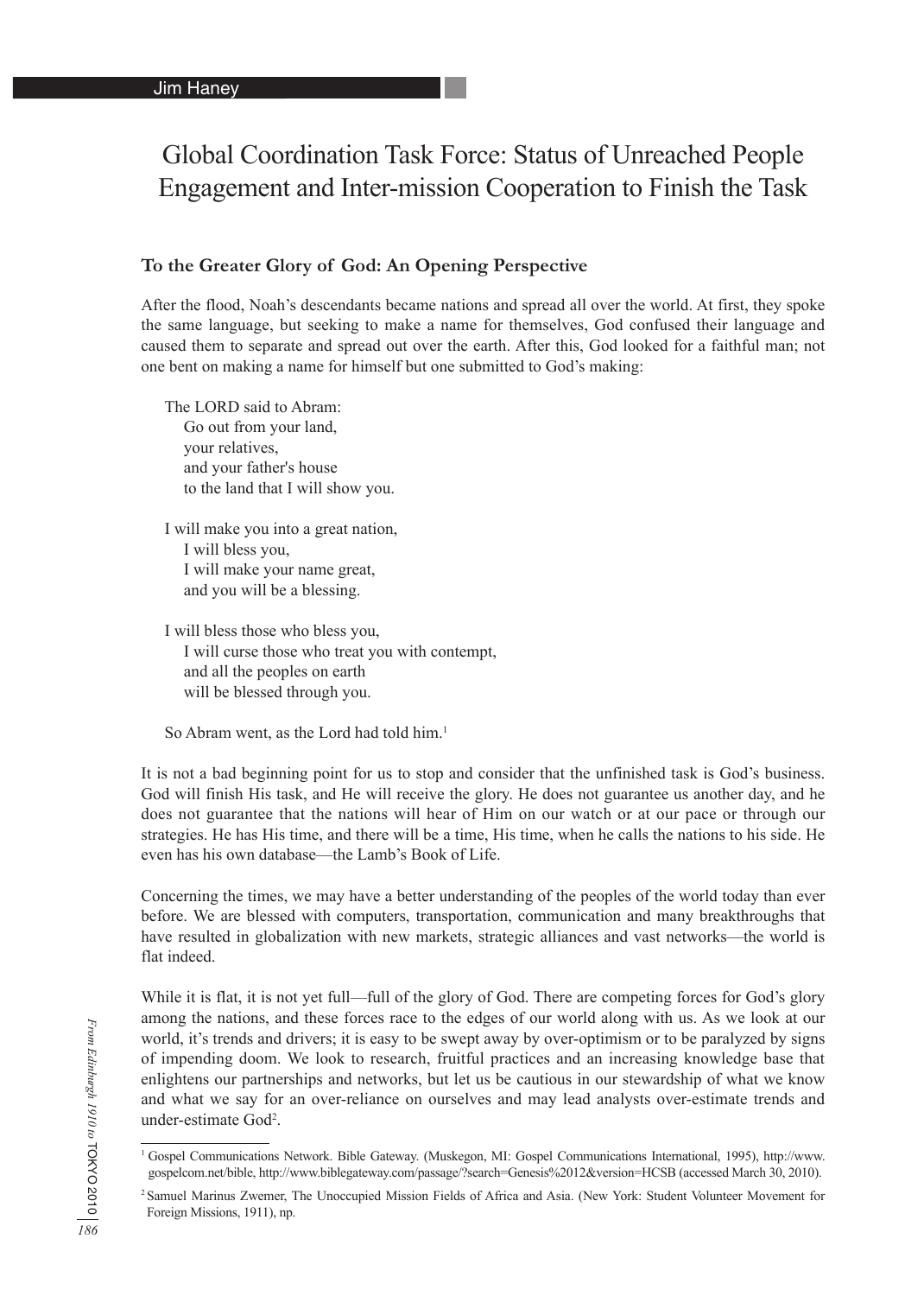In L'envoi to the Readers of "Edinburgh 1910," the official message from the conference delegates to the members of the church in Christian lands, those delegates, now long gone, remind us of their hopes, later to be greatly affected by the outbreak of World War I and followed by the Great Depression. Their words inform us today:

Dear Brethren of the Christian Church,

We members of the World Mission Conference assembled in Edinburgh desire to send you a message which lies very near to our hearts. During the past ten days we have been engaged in a close and continuous study of the position of Christianity in non-Christian lands. In this study we have surveyed the field of missionary operation and the forces that are available for its occupation. For two years we have been gathering expert testimony about every department of Christian Missions, and this testimony has brought home to our entire Conference certain conclusions which we desire to set forth.

Our survey has impressed upon us the momentous character of the present hour. We have heard from many of the awakening of great nations, of the opening of long-closed doors, and of movements which are placing all at once before the Church a new world to be won to Christ. The next ten years will in all probability constitute a turning-point in human history . . . . If those years are wasted, havoc may be wrought that centuries are not able to repair. On the other hand, if they are rightly used they may be among the most glorious in Christian history . . . .

But, it has become increasingly clear to us that we need something far greater than can be reached by any economy or reorganization of the existing forces. We need supremely a deeper sense of responsibility to Almighty God for the great trust which He has committed to us in the evangelization of the world. . . .

The old scale and the old ideal were framed in view of a state of the world which has ceased to exist. They are no longer adequate for the new world which is arising out of the ruins of the old . . . .

God is demanding of us all a new order of life, of a more arduous and self-sacrificing nature than the old. But if, as we believe, the way of duty is the way of revelation, there is certainly implied, in this imperative call of duty, a latent assurance that God is greater and more loving, nearer and more available for our help and comfort than any man has dreamed. Assuredly, then, we are called to make new discoveries of the grace and power of God, for ourselves, for the Church, and for the world; and, in the strength of that firmer and bolder faith in Him, to face the new age and the new task with a new consecration.<sup>3</sup>

One hundred years later, our own declaration will undoubtedly echo the voices of these humble delegates. Let our approach to research be of no less heart and humility than those who informed their mission:

Otis Cary, A History of Christianity in Japan Julius Richter, The History of Missions in India Robert Sloan Latimer, Liberty of Conscience Under Three Tsars Annie L. A. Baird, Daybreak in Korea Charles R. Watson, In the Valley of the Nile Francis E. Clark, The Continent of Opportunity Samuel Zwemer, Islam, a Challenge to Faith; Studies on the Mohammedan Religion and the Needs and Opportunities of the Mohammedan World from the Standpoint of Christian Missions.

<sup>3</sup> W. H. T. Gairdner and John Raleigh Mott. Echoes from Edinburgh, 1910. (New York: F. H. Revell Company, 1910), 277-279.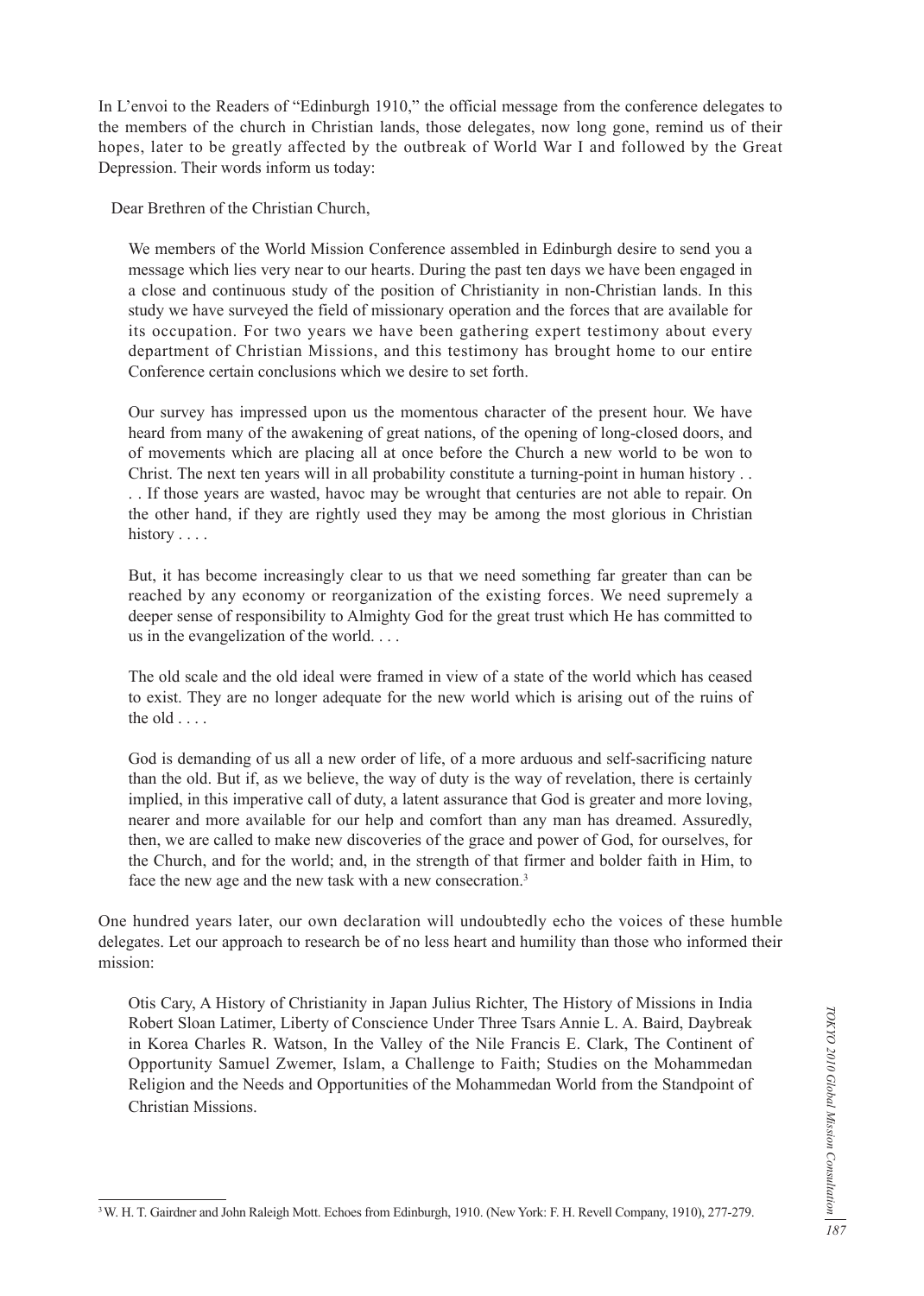## **The Languages and Dialects of the World**

We have reminded ourselves of God's call to Abram and his faithfulness to that call. We have listened once again to the echoing voices of the delegates of Edinburgh from near-recent history. Now, we find ourselves in a task that is both sobering in its scope and celebratory in its advance. In research, we realize that our understanding of the nations is partial; in our walk with God, we need a deeper sense of responsibility to almighty God for the great trust which He has committed to us of identifying the nations He loves.

When we consider the peoples of the world today, we must acknowledge the vision of Wycliffe Bible Translators who for many years have taken up the task of bringing God's Word to the peoples of the world in the aftermath of Babel. With Pentecost came the compelling vision of the nations hearing God's Word in distinct languages, and many have gone before us to learn languages and dialects while living among people groups to engage them with Scripture. Today, we are grateful for the listing of languages that is available to us in SIL's Sixteenth edition of the Ethnologue, which started humbly in the form of 10 mimeographed pages in 1951 and included 45 languages. With this, the Church takes up the challenge of communicating the Gospel to the people groups of the world who speak 6,909 living languages and are referenced by three-letter ISO 639-3 codes<sup>4.</sup>

When it comes to dialects, there is even more room for divergence and dialects are just that: divergent speech varieties<sup>5</sup> that may have considerable overlap with each other within a language. For this reason and others, it seemed wise to drop the dialect extension formerly associated with languages that were coded with a three-letter, two-number code known as the ROPAL (Registry of People and Languages) code. Today, Global Recordings International maintains the ROD (Registry of Dialects)<sup>6</sup> while working to assure that whenever a people group cannot understand a previously recorded Gospel presentation, they will provide one in the new dialect.

### **The Peoples of the World**

People groups are not the same as language groups, although many people group names and language names are identical or similar. Because some people groups speak multiple languages and because some languages are spoken my multiple people groups, they must remain distinct facts. Today, there are three primary global lists that account for the peoples of the world—the CPPI (Church Planting Progress Indicators, IMB), the JP (Joshua Project), and the WCD (World Christian Database). All three lists are available online and are updated as their editors discover new information. In addition, the WCD is published hardbound as the World Christian Encyclopedia, second edition. The three lists trace their beginnings to David Barrett, formerly of the Southern Baptist Foreign Mission Board (today, IMB). According to Patrick Johnstone, WEC International, each of the three lists has their "specific assumptions, emphases, ministry foci and informant networks, and each aiming to develop and maintain a high degree of information-sharing and correlation<sup>7</sup>." Since each is edited differently and contains different factual material, the lists are somewhat different in their coverage or segmentation of the world's peoples. The following table shows how each of the list accounts for the peoples of the world.<sup>8</sup>

<sup>4</sup> Paul M. Lewis, Ethnologue: Languages of the World. (Dallas: SIL International, 2009), 7, http://www.ethnologue.com/web.asp 5 Lewis, 9.

<sup>6</sup> Harvest Information System Website, http://www.harvestinformationsystem.info/, https://extranet.imb.org/sites/HIS/registries/ Registry%20of%20Dialects/Forms/AllItems.aspx (Accessed March 30, 2010)

<sup>7</sup> Patrick Johnstone, "Affinity Blocs and People Clusters: An Approach Toward Strategic Insight and Mission Partnership," Mission Frontiers, March-April 2007, 9, http://www.missionfrontiers.org/pdf/2007/02/200702.htm (Accessed March 30, 2010)

<sup>8</sup> People groups website, www.peoplegroups.org (Accessed March 15, 2010); Joshua Project website, www.joshuaproject.net (Accessed March 15, 2010); World Christian Database, query by Peter Crossing, (Received March 31, 2010). From a confluence of the three lists by Jim Haney.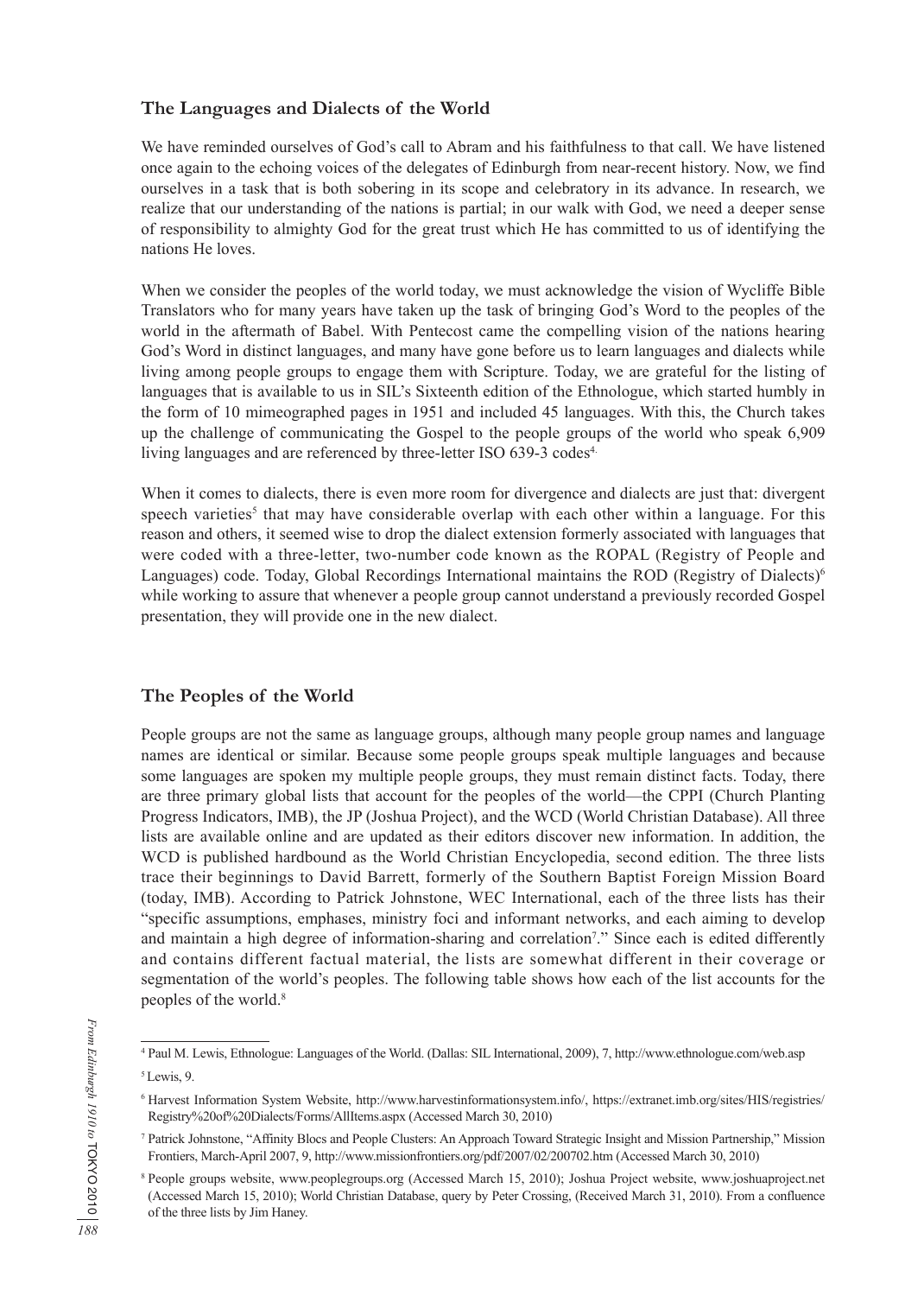| Count of People Groups by Affinity Blocs for CPPI, JP and WCD |             |        |            |  |
|---------------------------------------------------------------|-------------|--------|------------|--|
|                                                               | <b>CPPI</b> | JP     | <b>WCD</b> |  |
| Arab World                                                    | 508         | 573    | 581        |  |
| <b>East Asian Peoples</b>                                     | 330         | 454    | 471        |  |
| <b>Eurasian Peoples</b>                                       | 956         | 1,970  | 1,901      |  |
| Horn of Africa-Cushitic Peoples                               | 164         | 160    | 189        |  |
| Iranian-Median                                                | 237         | 273    | 261        |  |
| Jews                                                          | 81          | 181    | 226        |  |
| Latin-Caribbean Americans                                     | 1,096       | 1,127  | 1,110      |  |
| <b>Malay Peoples</b>                                          | 847         | 1,018  | 999        |  |
| North American Peoples                                        | 334         | 369    | 457        |  |
| Pacific Islanders                                             | 1,477       | 1,563  | 1,605      |  |
| South Asian Peoples                                           | 1,401       | 3,718  | 966        |  |
| <b>Southeast Asian Peoples</b>                                | 471         | 615    | 546        |  |
| Sub-Saharan African                                           | 2,742       | 2,994  | 3,182      |  |
| Tibetan / Himalayan Peoples                                   | 548         | 770    | 658        |  |
| <b>Turkic Peoples</b>                                         | 217         | 311    | 291        |  |
| Unclassified                                                  | 174         | 254    | 232        |  |
| <b>Grand Total</b>                                            | 11,583      | 16,350 | 13,675     |  |

Although each of the lists accounts for the peoples of the world differently, it is interesting to note that each list shows nearly identical populations for the world and the countries of the world. Segmentation preferences account for these differences in the list, and simplistically speaking, this is somewhat like three people who each buy a loaf of bread in the market, and each cuts the loaf of bread in a different number of pieces. Each list may be used separately, but list holders who edit the CPPI, JP and WCD urge users to compare similar information from each list for greater depth of understanding and to use the unique facts that each list provides to the user.

Because each of the lists is segmented differently, list holders code their people group lists with three levels of ROP (Registry of Peoples) codes so<sup>9</sup> that they may be joined and compared. On the highest level, the peoples of the world are coded to show their affinity bloc (ROP1). Affinity blocs are further subdivided into people clusters (ROP2). Finally, people clusters are divided into people groups (ROP3). People group population segments, like dialects are divergent and overlapping, so the lists do not attempt to provide (ROP4) coding, but this is not to say that the segmentation of any people group is not important—it is very important at the level of ministry teams as they look at unengaged or unreached portions of their people group, such as those living in particular cities, classes, castes, and clans.

For further information about the three lists, see "Which Peoples Need Priority Attention,"<sup>10</sup> a back issue available from Mission Frontiers online, and see "A Comparison of Global People Group Lists"<sup>11</sup> on the Joshua Project website.

<sup>9</sup> Harvest Information System Website, http://www.harvestinformationsystem.info. (Accessed March 15, 2010)

<sup>10</sup> Justin Long. "Which Peoples Need Priority Attention? Seeking Agreement on the 'Core of the Core,'" Mission Frontiers, March-April 2007, 18-23, http://www.missionfrontiers.org/pdf/2007/01/200701.htm (Accessed March 15, 2010)

<sup>11</sup> http://www.joshuaproject.net/people-list-comparison.php (Accessed March 15, 2010)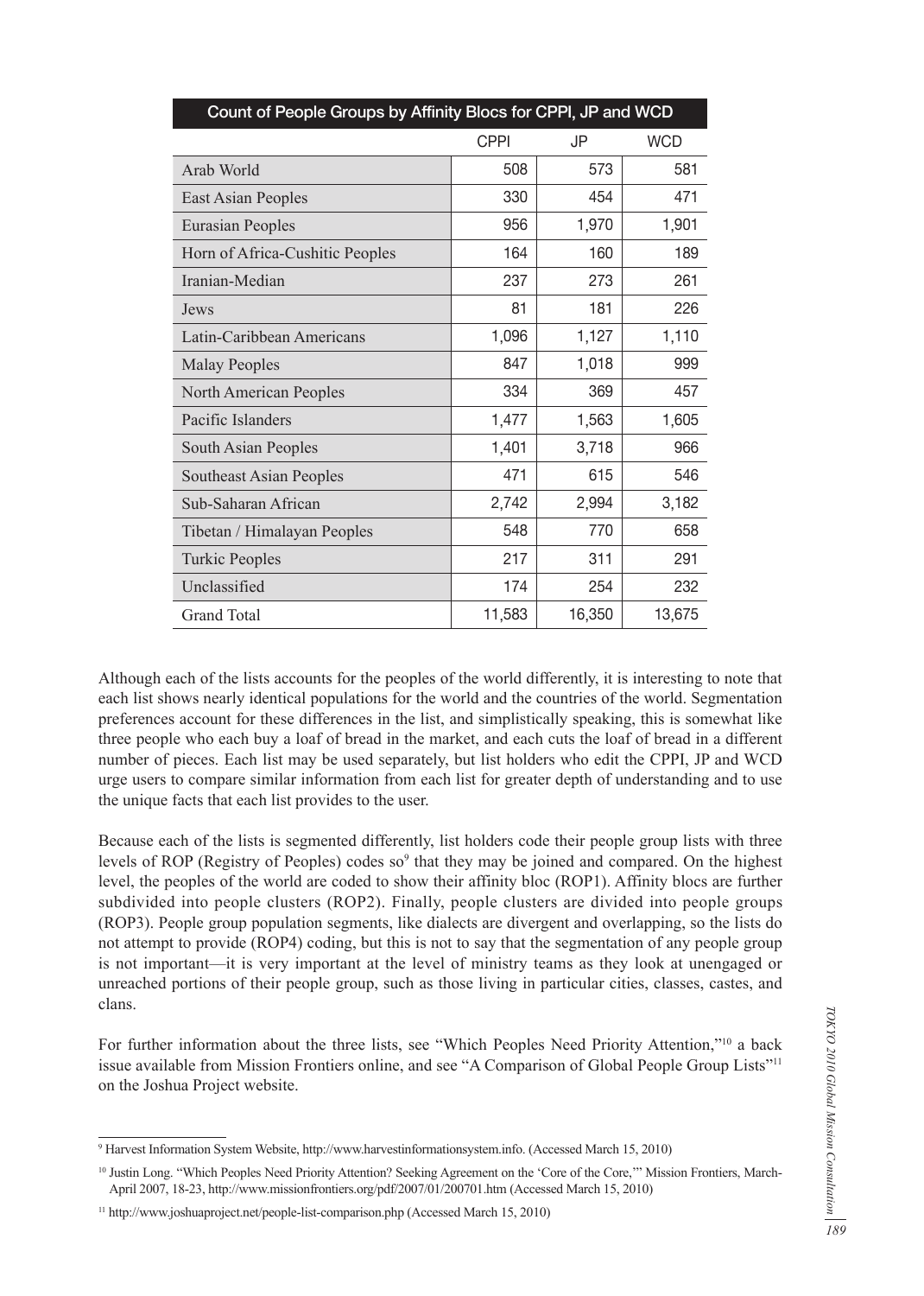Additionally, we call on our partners to continue to sharpen what we know of people groups through diligent regional and local research initiatives so that our knowledge of our world will grow. If partners choose to maintain their own databases, we urge that they key their data to the language, dialect, people, geography, religion and resource registries found at the Harvest Information System website.12 Our goal is not to create a single global super-database, but to connect what each organization tracks and is important to them.

## **People Group Priorities**

#### Joshua Project

The Joshua Project Progress Scale provides an estimate of the progress of church planting among a people group or country. The scale is derived from a comparison and integration that looks at the following sources<sup>13</sup> as they relate to each people group:

- •Percent Evangelical
- •Percent Adherent
- •Church Planting Indicator (CPI)
- •Global Status of Evangelical Christianity (GSEC)
- •Morelia Scale
- •World Christian Encyclopedia Classification (World A-B-C)
- •Other Progress Indicators.

The resulting integration of the data from these sources results in three distinct stages, each of which is subdivided.

| <b>Stage</b>                                                                                                 | Level | <b>Level Description</b>                                                                                                 |  |
|--------------------------------------------------------------------------------------------------------------|-------|--------------------------------------------------------------------------------------------------------------------------|--|
| Unreached / Least-Reached<br>Less than 2% Evangelicals and<br>Less than 5% Christian Adherents               | 1.1   | Very few, if any, known Evangelicals.<br>Professing Christians less than or equal to 5%.                                 |  |
|                                                                                                              | 1.2   | Evangelicals greater than 0.01%, but less than or equal<br>to $2\%$ .<br>Professing Christians less than or equal to 5%. |  |
| Formative / Nominal Church<br>Less than 2% Evangelicals and<br>Greater than 5% Christian<br><b>Adherents</b> | 2.1   | Very few, if any, known Evangelicals.<br>Professing Christians greater than 5%.                                          |  |
|                                                                                                              | 2.2   | Evangelicals greater than 0.01%, but less than or equal<br>to $2\%$ .<br>Professing Christians greater than 5%.          |  |
| Significant / Established Church<br>Greater than 2% Evangelicals                                             | 3.1   | Evangelicals greater than 2%, but less than or equal to<br>$5\%$ .                                                       |  |
|                                                                                                              | 3.2   | Evangelicals greater than 5%.                                                                                            |  |

Out of 16,350 people groups on the Joshua Project list, 6648 are classified as "Least Reached." For more information on how the Joshua Project determines priority people groups, see "A Model for Determining the Most Needy Unreached or Least-Reached Peoples," by Dan Scribner, Joshua Project.<sup>14</sup>

<sup>12</sup> http://www.harvestinformationsystem.info/ (Accessed March 15, 2010)

<sup>13</sup> Joshua Project website, http://www.joshuaproject.net/definitions.php?term=12 (Accessed March 15, 2010)

<sup>&</sup>lt;sup>14</sup> Dan Scribner, "A Model for Determining the Most Needy Unreached or Least-Reached Peoples," Mission Frontiers, November-December, 2004, 6-13, http://www.missionfrontiers.org/pdf/2004/06/200406.htm (Accessed March 15, 2010)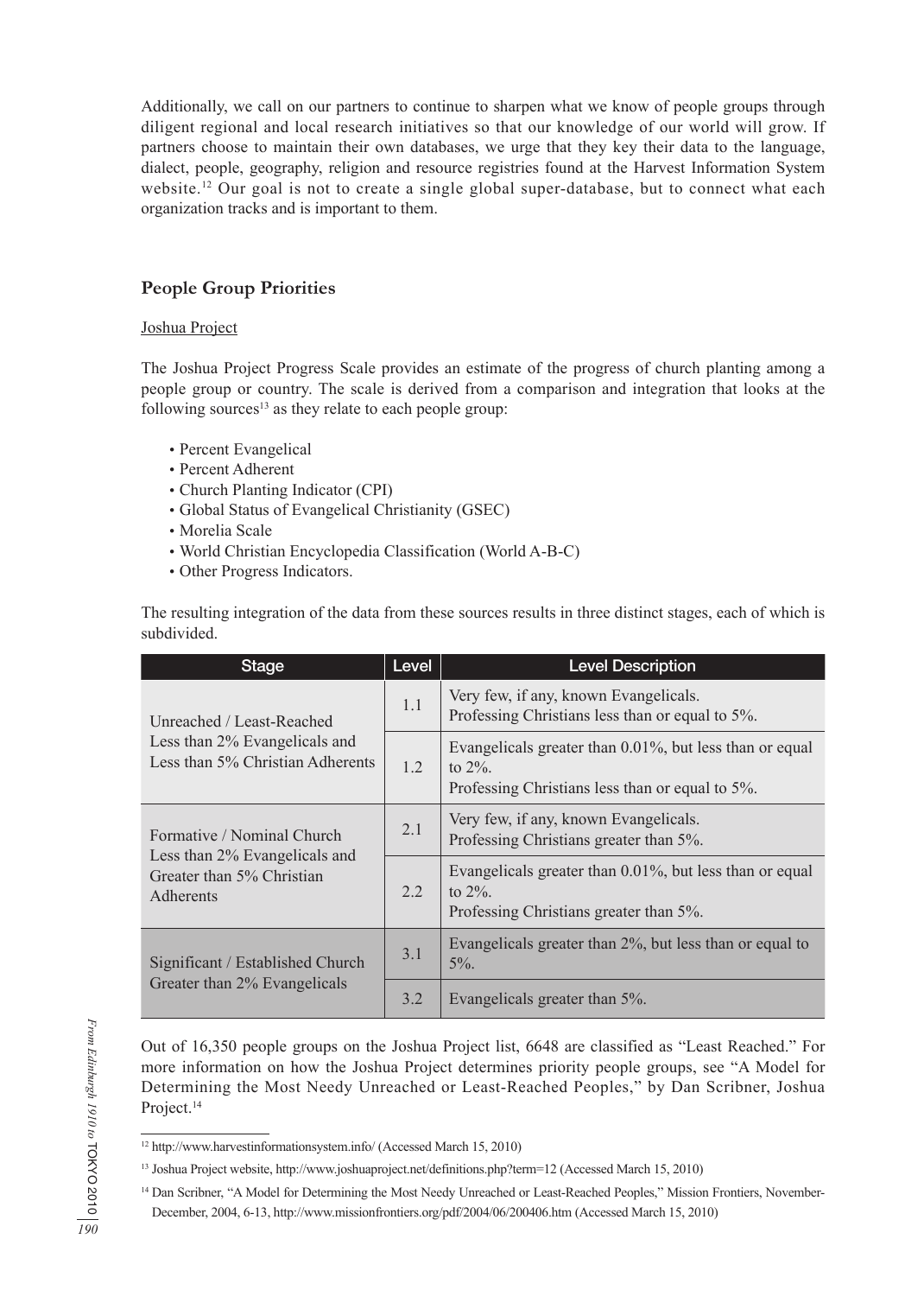#### **World Christian Database**

In the January–February 2002 edition of Mission Frontiers, Todd Johnson and Peter Crossing offered a methodology for determining priority by the presence or absence of 24 basic Christian ministries within each people group of the world.<sup>15</sup> They defined an "untargeted people" as one with less than 15 basic ministries, and they gave these a code beginning with 1 and a decimal number for the number of basic ministries each people group had. So, a people group that had five of the 24 basic ministries achieved a T rating of 1.05. At that time, there were 815 people groups with a T rating of T 1.0 to T 1.15.

#### **The 24 basic ministries are as follows:**

| 24 Basic Ministries and Entry Points                      |
|-----------------------------------------------------------|
| Local affiliated Christians or church members, %          |
| "Jesus" Film in mother tongue or related language         |
| Audio scriptures                                          |
| New Reader Portions (NRP) or Scritpures (NRS)             |
| Scriptures available in Braille                           |
| Scriptures available in Sign Language                     |
| Personal evangelism by Great Commission Christians        |
| Work among                                                |
| Cross-cultural mission                                    |
| Mass evangelism                                           |
| Mission agencies at work                                  |
| Portion/gospel only published in mother tongue            |
| Near-portion/gospel (in related language within clustger) |
| New Testament published in mother tongue                  |
| Near-NT (in related language within cluster)              |
| Bible published in mother tongue                          |
| near-Bible (in related language within cluster)           |
| Portion/gospel available via a majority's second langage  |
| NT available via a majority's second language             |
| Bible available via a majority's second language          |
| Denominations present                                     |
| Alien Christians resident with one or more churches       |
| Countries transmitting Christian radio                    |

Evangelism hours per capital per year

<sup>&</sup>lt;sup>15</sup> Todd M. Johnson and Peter F. Crossing, "Which Peoples Need Priority Attention? Those with the Least Christian Resources," Mission Frontiers, January–February 2002, 16-23, http://www.missionfrontiers.org/pdf/2002/01/200201.htm (Accessed March 15, 2010)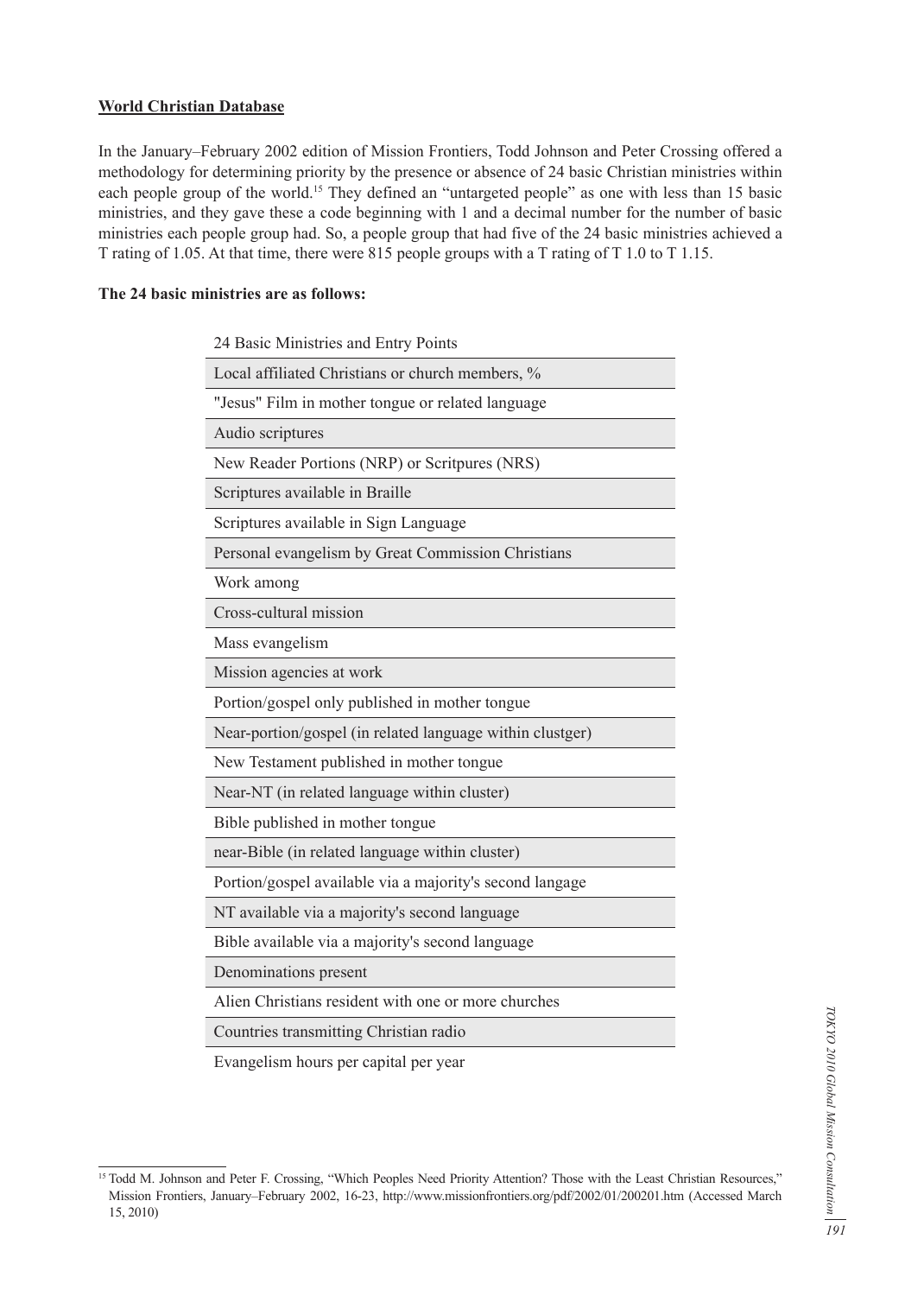In the January—February 2005 edition of Mission Frontiers, the number of untargeted peoples had grown to 926 because of the addition of new people groups to the database. While still affirming the validity of this approach to determine priority, Johnson and Crossing recommended a wider use of their data, especially in light of the advent of the online version of the WCD. In this article they suggested a customized approach for using the WCD<sup>16</sup>. They suggested that users come to the vast amount of data with their own priorities and determine for themselves how WCD data informs their mission. For example, someone with a heart for the providing Braille Bibles for people groups could go to the online database and use the query tool to get a list of those people groups who are still without Braille Bibles.

Today, out of 13,675 people groups in the WCD, 1197 are classified as "untargeted peoples."

### **Global Status of Evangelical Christianity**

The Global Status of Evangelical Christianity, IMB, is a model that describes the progress of the Gospel among the peoples of the world by considering three main conditions:

- •Percent Evangelical
- •Accessibility to the Gospel
- •Church Planting Activity within the Past Two Years (none, localized and widespread)

Based upon these criteria, each people group receives a GSEC Status. Unreached people groups or people groups who are less than 2% Evangelical have a GSEC Status of 0-3. Unlike the Joshua Project, IMB does not consider % Adherents in determining unreached status. Unreached people groups who have not had at least one new Evangelical church started among them in the past two years are considered Last Frontier People Groups. These have a GSEC status of 0-1. People groups equal to or greater than 2% Evangelical are no longer considered as unreached.<sup>17</sup>

|                      | <b>Status</b>  | <b>Description</b>                                                                                                    |  |  |
|----------------------|----------------|-----------------------------------------------------------------------------------------------------------------------|--|--|
|                      | $\mathbf 0$    | No evangelical Christians or churches. No access to major<br>evangelical print, audio, visual, or human resources.    |  |  |
| <b>Last Frontier</b> | 1              | Less than 2% Evangelical. Some evangelical resources available,<br>but no active church planting within past 2 years. |  |  |
| <b>Unreached</b>     | $\overline{2}$ | Less than 2% Evangelical. initial (localized) church planting within<br>past 2 years.                                 |  |  |
|                      | 3              | Less than 2% Evangelical. Widespread church planting within past 2<br>years.                                          |  |  |
|                      | $\overline{4}$ | Greater than or equal to 2% Evangelical                                                                               |  |  |
|                      | 5              | Greater than or equal to 5% Evangelical                                                                               |  |  |
|                      | 6              | Greater than or equal to 10% Evangelical                                                                              |  |  |
|                      | 7              | Unknown                                                                                                               |  |  |

Today, out of 11,583 people groups on the CPPI list, 6661 are classified as unreached. For more information on how IMB determines priority people groups, see "The Global Status of Evangelical Christianity—A Model for Assessing Priority People Groups," by Scott Holste and Jim Haney, IMB.18

<sup>&</sup>lt;sup>16</sup> Todd M. Johnson and Peter F. Crossing, "Priority Peoples: A Customized Approach," MissionFrontiers, January-February 2005, 8-14, http://www.missionfrontiers.org/pdf/2005/01/200501.htm (Accessed March 15, 2010)

<sup>&</sup>lt;sup>17</sup> People Groups website, www.peoplegroups.org, (Accessed March 21, 2010). For a full explanation of these and other terms see FAQs on this site.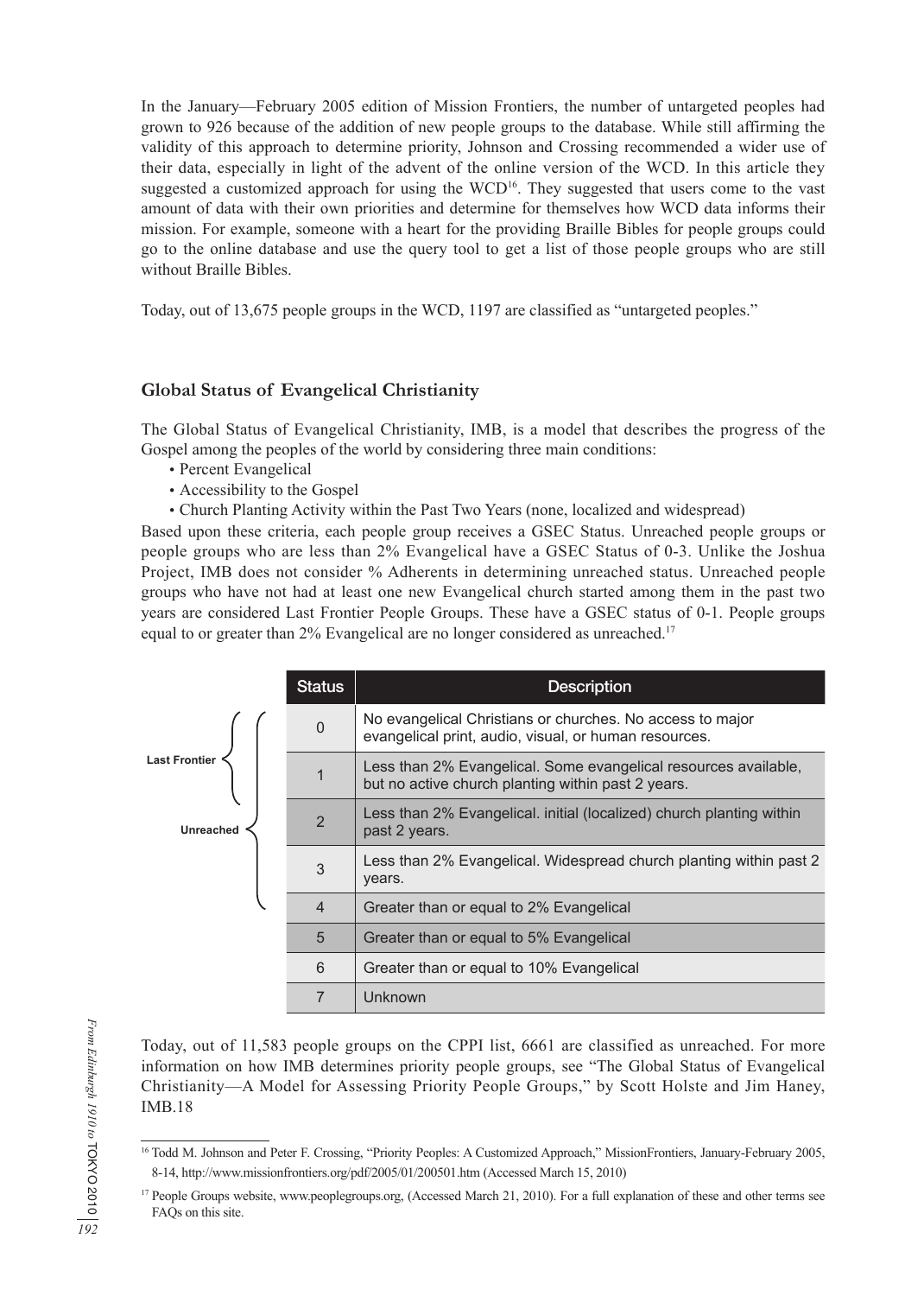## **Engaging the Peoples of the World with their Initial Church Planting Team**

We have shown that from Edinburgh 1910 to Tokyo 2010, the call to make disciples of all nations is as strong and compelling as ever. Still, with all that has been done to work among people groups throughout the world, there are many unreached people groups left. Why is this? There is no easy answer to this question.

In many cases, faithful people have labored long giving their entire lives to seeing just a handful of new believers emerge. Other Christian workers seem to have been at the right place at the right time and seen a mighty outpouring of God's Spirit. Looking across time, generations have come and gone in some areas of the world causing the Church to weaken, struggle and die. In other areas of the world, those who dwelt in darkness have experienced an awakening, and today they are part of a mighty movement of God.

Today, we need strategies for reminding the Church of its mission. Without mobilization, new partners will not understand or sense the compulsion of the unfinished task and their part in it. Once mobilized and committed to the harvest force, new teams must have a sense for the priority of unreached peoples, particularly those that are unengaged, having no church planting methodology underway among them.

Engagement is a serious step. When a man and a woman share the news of their engagement to be married, they are telling family, friends and others that they are making a life-long commitment to each other. When missionaries engage people groups, a similar commitment is warranted.

Jeff Liverman, of Frontiers, says that engagement is characterized by four criteria:19

- •An apostolic effort in residence
- •A commitment to work in the local language and culture
- •A commitment to long-term ministry
- •Sowing in a manner consistent with the goal of seeing a Church Planting Movement emerge

When Jesus entered the world, he came to engage the world, and engage he did. In John 17, he has a heart-to-heart talk with the Father:

- I have glorified You on the earth by completing the work You gave Me to do.
- I am no longer in the world, but they are in the world, and I am coming to You.

Holy Father, protect them by Your name that You have given Me, so that they may be one as We are one.

I pray not only for these, but also for those who believe in Me through their message.<sup>20</sup>

<sup>&</sup>lt;sup>18</sup> Scott Holste and Jim Haney, "The Global Status of Evangelical Christianity: A Model for Assessing Priority People Groups," Mission Frontiers, January-February 2006, 8-13, http://www.missionfrontiers.org/pdf/2006/01/200601.htm (Accessed March 21, 2010)

<sup>&</sup>lt;sup>19</sup> Jeff Liverman, "Unplowed Ground: Engaging the Unreached," in John Dudley Woodberry, From Seed to Fruit: Global Trends, Fruitful Practices, and Emerging Issues among Muslims. (Pasadena, Calif: William Carey Library, 2008), 23.

<sup>20</sup> Gospel Communications Network. Bible Gateway. (Muskegon, MI: Gospel Communications International, 1995), http://www. gospelcom.net/bible, http://www.biblegateway.com/passage/?search=John%2017&version=HCSB (accessed March 30, 2010) John 17:4,11,20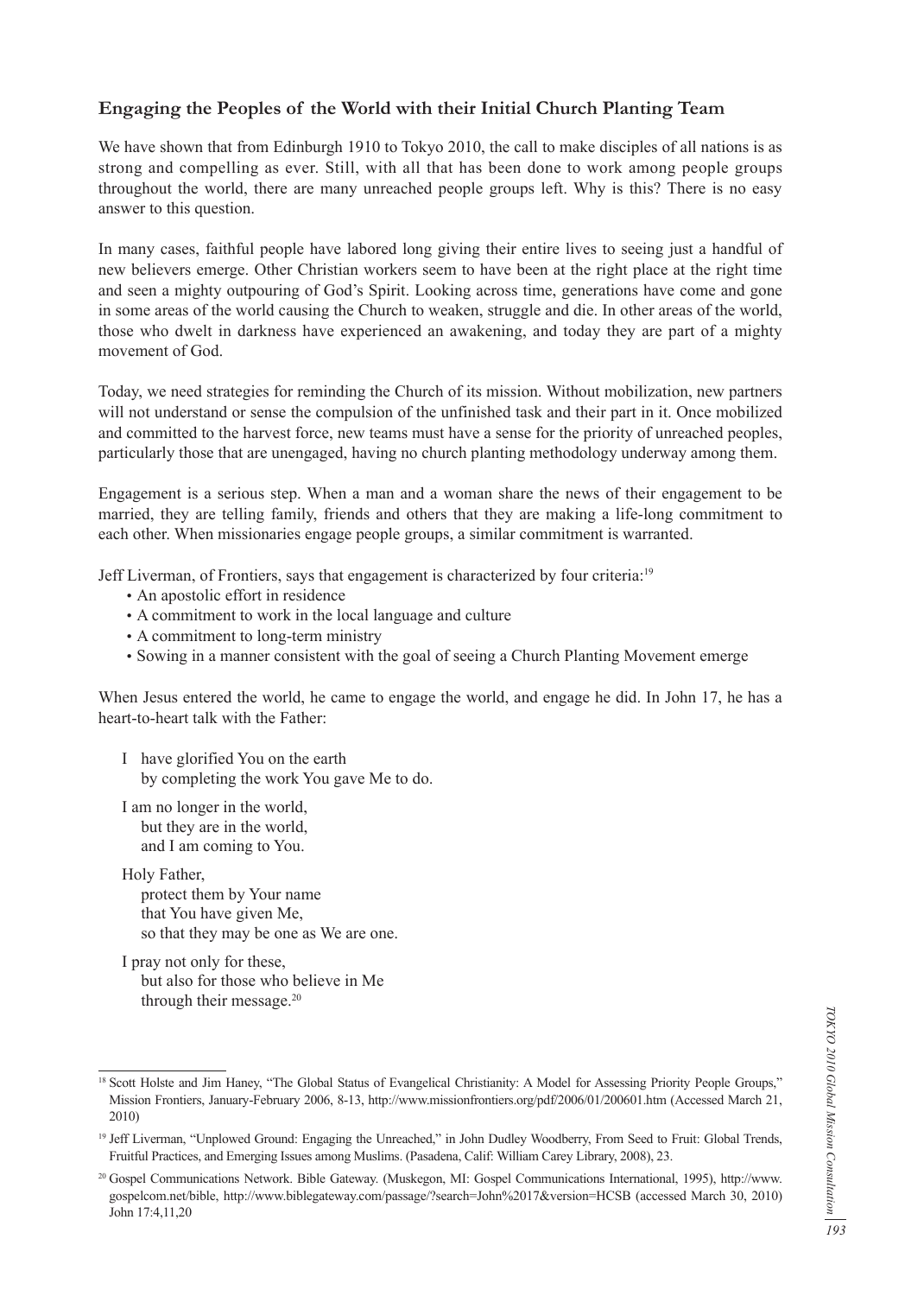Paul Eshleman of the Finishing the Task initiative has reminded the Church for many years that it is just not fair that some people groups have never had an opportunity to hear the Gospel and believe. Jerry Rankin of IMB often asks: "What reason can any of us give for depriving any people group of their first opportunity to hear the Gospel."

Still, with 2000 years of Christian history behind us, there are 3,706 people groups (CPPI) today that are not engaged with a single church planting team on the ground and implementing a church planting strategy; 495 of these have a population of at least 100,000.<sup>21</sup> Certainly, they must be engaged with their first church planting/disciple making teams as soon as possible!

### **Establishing the Engaged Peoples of the World in Christ**

Certainly mobilizing the Church to go, partner and initially engage the unengaged people groups of the world is a compelling starting point, but there is much to be done after engagement teams arrive. The task of the engaging team is to sustain their effort and see their witness spread through multiplying teams of disciples and churches so that the Church is established within that people group.

So beyond the list of unengaged people groups, what can we say about under-engaged peoples—those that are perhaps newly engaged or barely engaged? We have already provided some hints about this in the "People Group Priorities" section where the JP, T, and GSEC scales were discussed. These scales are based on data found in the spreadsheets offered by the list holders. In addition, each list affords additional facts that can help us understand both the provisions and the needs of the under-engaged.

For example, let's say that you want to use the JP list to compare the conditions of various underengaged people groups. First, download the JP list from their website, open it and find the CPTeam column. Choose Y, and the list will show you only those people groups that have church planting teams. Next, look at the JPScale column, this will tell you the status of these people groups. Even though they all have church planting teams, they have different JP Scale values. Let's say that your focus is on the Arab Bloc; filter the Affinity Bloc column for the Arabs. You will find 84 least reached people groups (Levels 1.1 and 1.2), which have at least one church planting team but are still considered to be least reached.

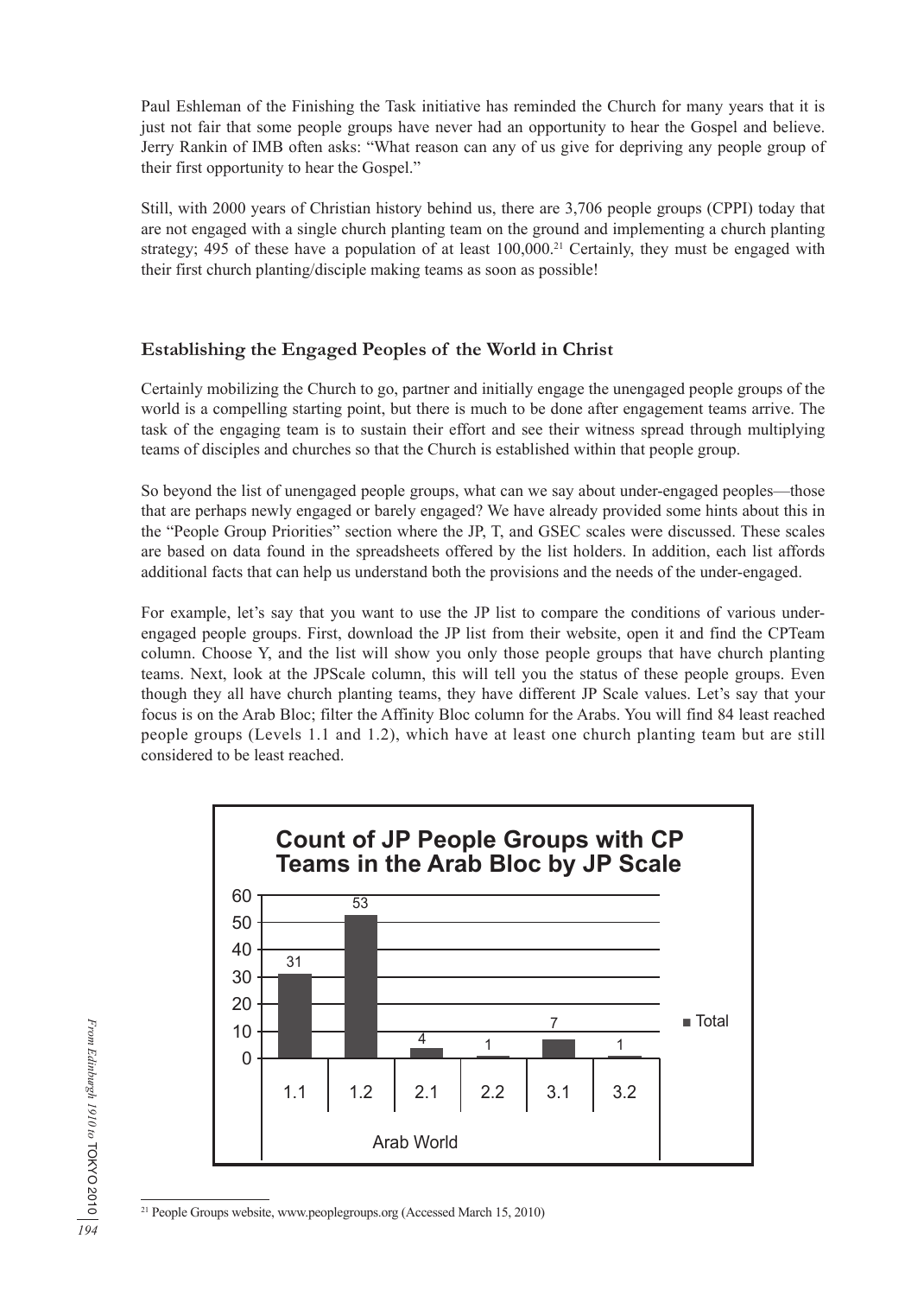Beyond this, the JP list provides additional information under the following column headings: AudioRecordings, BibleYear, Church100, CPI, GospelRadio, GSEC, JF, LeastReached, NTYear, PCChristian, PCEvangelical, Population, PortionsYear, PrimaryReligion, RankMinistryTools, RankOverall, RankProgress, Language.

Using the CPPI, the picture is similar. Using a listing of engaged people groups in the CPPI, we filter it for the Arab Bloc people groups only and then show these by GSEC scale. You will find 91 unreached people groups that have some Evangelical resources, but have not had a new church planted in the previous two years (Level 1).



Beyond this, the CPPI list provides additional information under the following column headings: Population, Language, Religion, Congregations, Evangelicals, Percent Christian, Engagement Status, Evangelical Presence, Written Scripture, Audio Scripture, Jesus Film, Radio Broadcast, Gospel Recordings, Bible Stories, Physical Exertion, Freedom Index, Threat Level. (Some of this information is restricted or modified for sharing with partners for research and strategic purposes.)

Using the WCD, we can look further to find the status of each of the 24 basic ministries or entry points. Using information collected by FTT (Finishing the Task), which seeks to see at least one missionary placed for every population segment of 50,000, we can discover how many missionaries are in place and how many more are needed. In addition to all of this, we have the knowledge base of frontline engagers<sup>22</sup> who can tell us even more about the extent to which a people group is engaged.

As a team continues to engage a single people group, their goal is to multiply disciples and see the church established according to the harvest that God brings. Statistical indicators are useful to help us know the extent to which each people group is progressing.

But let's think further. Surely, if our engagement of a people group results in significantly establishing them to the point that they are least 2%, 5%, 10% or even a 100% Evangelical, they have countless evangelists and church planters among them, and they have their basic ministry needs met, our job is done; or, is it?

<sup>&</sup>lt;sup>22</sup> Frontliners; "boots-on-the-ground," those who live among the people for which they provide information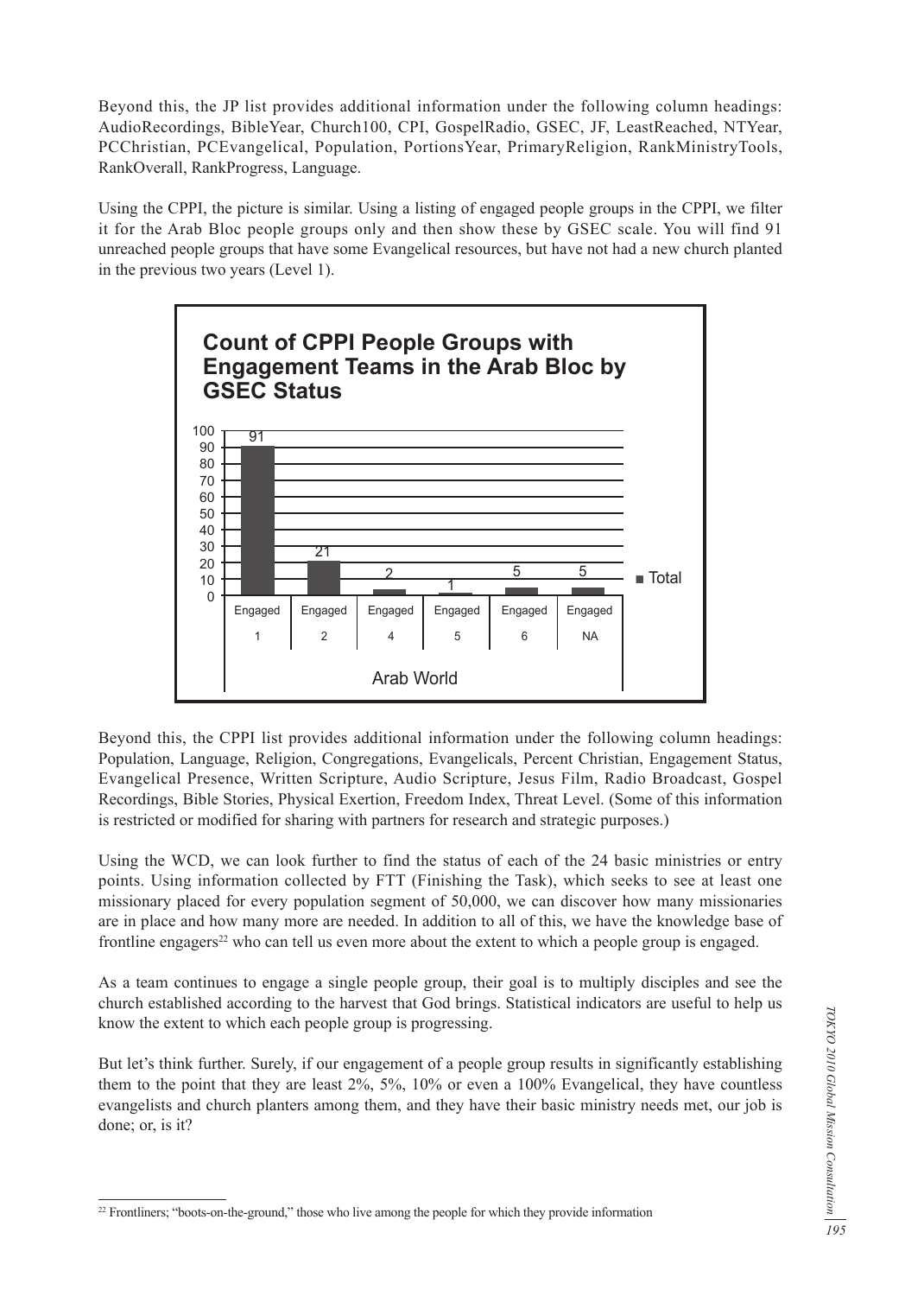#### **Enlisting the Established in Christ in the Harvest Force**

To put it bluntly, unless those we engage and establish emerge as harvest force partners to join us, we have not gone far enough! This message started with an echo from Edinburgh from the delegates to the members of the church in Christian lands. They challenged the churches in those nations to engage fervently.

But who would have thought that movements to Christ would happen in non-Christian lands?! Amazingly, those same delegates who gathered 100 years ago were taking note of breakthroughs in non-Christian lands—those that had been engaged and were now engaging others. With many reports on the emergence of new partners in unlikely places, they penned "The Official Message from the Conference to the Members of the Christian Church in non-Christian Lands<sup>23</sup>;" as follows:

Dear Brethren in Christ,

We desire to send you greeting in the Lord from the World Missionary Conference gathered in Edinburgh. For ten days we have been associated in prayer, deliberation, and the study of missionary problems, with the supreme purpose of making the work of Christ in non-Christian lands more effective, and throughout the discussions our hearts have gone forth to you in fellowship and love.

. . . [N]othing has caused us more joy than the witness borne from all quarters as to the steady growth in numbers, zeal, and power of the rising Christian Church in newly -awakening lands. . . . We thank God for the spirit of evangelistic energy which you are showing, and for the victories that are being won thereby. . . . This example is all the more inspiring because of the special difficulties that beset the glorious position which you hold in the hottest part of the furnace wherein the Christian Church is being tried. We rejoice to be fellow-helpers with you . . . and to know that you are being more and more empowered by God's grace to take the burden of it upon your own shoulders. Take up that responsibility with increasing eagerness, dear brethren and secure from God the power to carry through the task; then we may see great marvels wrought beneath our own eyes.

And with this sentiment, we must ask of the new harvest force, "Who are your harvest fields, and who has God prepared you to reach?" Unless the established Church emerges and becomes part of the harvest force in engaging others, they remain unfinished themselves.

As we track the number of home missionaries and foreign missionaries these new partners send out, let us go ahead to record who these missionaries are engaging in their own countries and beyond.

### **Confirming the State of the Unfinished Task**

In the early 1990s I was a church planter in Northern Ghana. I planted churches and conducted lay pastoral training among the Frafra, Tampulma, Kusasi, Bimoba, Mamprusi, Fulbe, and Konkomba people groups. Along the way, I worked with the Assembly of God, Evangelical Presbyterians and Evangelical Lutherans to survey Northern Ghana and look for unreached people groups in unchurched places.

As we conducted our work, I remember discussing together the possibility of bypassing an area of the North that we knew to have Christian missionaries in three separate stations. Ultimately, we decided to make the trip, and it was good that we went, even though the area was hard to reach and we had to dig our four-by-four out of the mud more than once. After some time, we arrived at the first of the three mission stations.

<sup>23</sup> Gairdner, 280-281.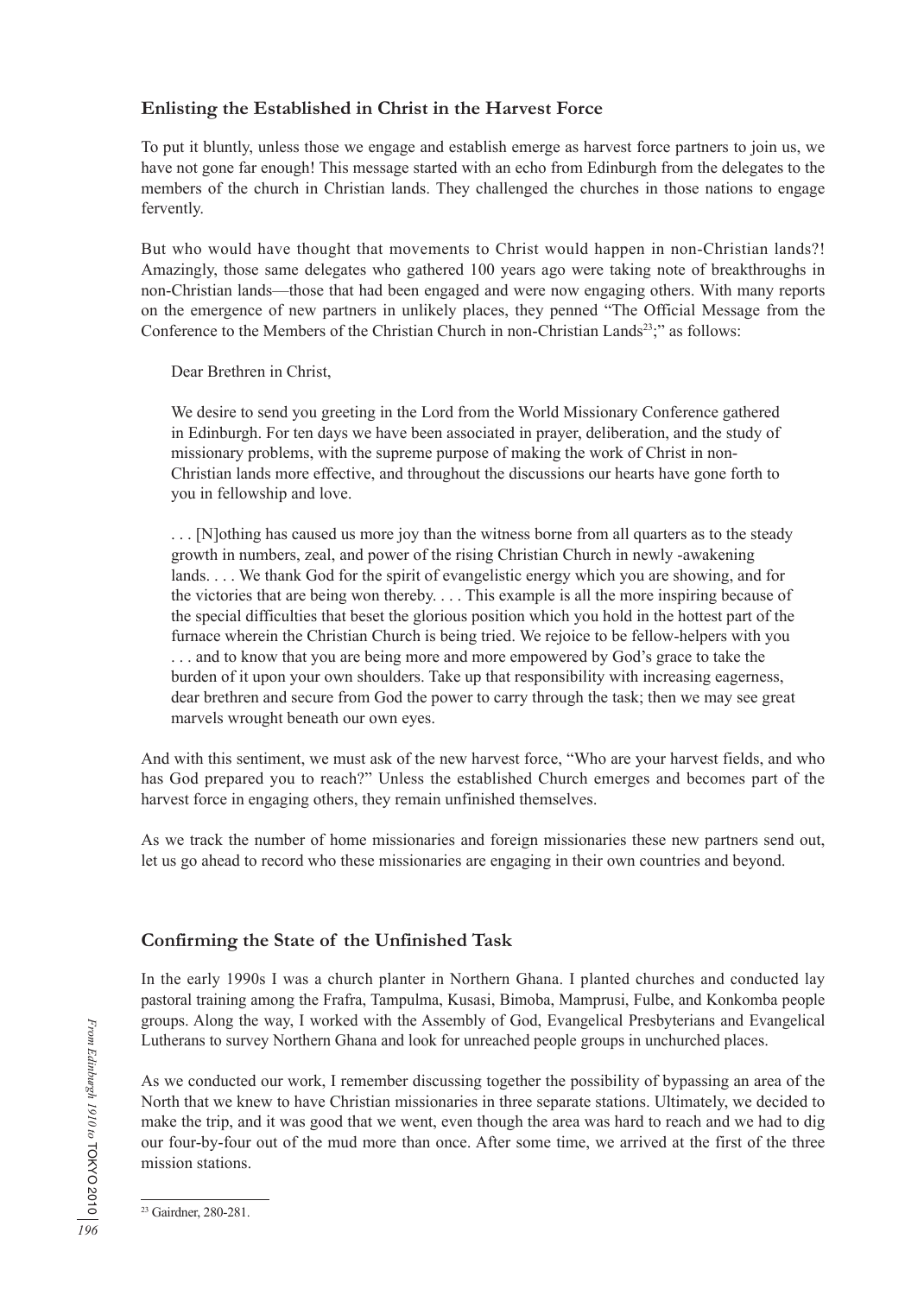At the first mission station we found a brilliant but rather reserved translator who was working on a mother-tongue literacy project. He told us all about how he had learned the language, developed orthography and was teaching the locals how to read their own language. We were quite excited to hear of the progress, and asked him how he was using this ministry to share the Gospel with this unreached people group. The translator gave us an odd look and added that it was not his intention to share the Gospel through this means or any other because his assignment did not include that, and if he were to do that, the Muslims would make him leave.

As we continued our survey, we reached another mission station late the next morning. We met up with a very zealous young man who had taken up shovel and dynamite to provide hand-dug wells for his adopted people group. As much as he was able to show his progress and skills in well drilling, he told us that he had not yet brought himself to share the Gospel, and he was soon to leave for another station.

As we continued our survey to the last of the three mission stations, we met a wonderful Catholic missionary and his wife. They offered us some hand-squeezed lemonade, and it was wonderful, as were they. However, there was uneasiness to our dialogue, and he ultimately expressed his deep concern that we would try to come to his area to plant new churches, especially since the locals could ask him to leave before he would have the opportunity to finish his Ph.D. on traditional healing practices.

What does this illustration show us? It shows us that one of the reasons people groups are unreached is that believers who have lived and worked among them have not engaged them boldly with the claims of the Gospel. This is not to say that incarnational ministry is unappreciated. We must all live out our faith among others, but if we are to model our lives after Christ, we must put it all together in word and deed just as Jesus went throughout Galilee, "teaching in their synagogues, preaching the good news of the kingdom, and healing every disease and sickness among the people."24

What does this illustration have to do with confirming the state of the unfinished task? It shows us that whether we are talking about the accuracy of a people group list or the state of the Gospel among the listed people groups, someone has to go to the field to get ground truth. For those who are unable to go to the field themselves, they must rely on the information that comes to them, evaluate the quality of that information, and decide whether they feel it is the best possible source of truth for their needs.

Concerning the three lists—CPPI, JP and WCD, various sources are used and various experts have been consulted, even within a single column of data. Some information on each of the lists changes slowly; other information changes relatively quickly. There is not space here to discuss the data sources for each piece of information for the three lists, but there is space to talk about ways to sharpen our research and improve the state of the data.

#### **Confirming through Field Assessments**

No researcher is able to personally check out everything that he gathers and reports; this is why researchers weigh various sources of information in their analysis before settling on what they are going to use. However, there are times when fieldwork is necessary, and this usually comes when a researcher receives a report that is difficult to believe. In these cases, assessment teams are formed, trained and sent out<sup>25</sup>.

<sup>24</sup> Gospel Communications Network. Bible Gateway. (Muskegon, MI: Gospel Communications International, 1995), http://www. gospelcom.net/bible, http://www.biblegateway.com/passage/?search=Matthew%204:23&version=HCSB (accessed March 30, 2010) Matthew 4:23.

<sup>&</sup>lt;sup>25</sup> Team composition, training that agrees upon research methodology, methodological pitfalls, logistics, and on-site conduct must be discussed thoroughly before any fieldwork is conducted so that the best information may be found without harm to the work.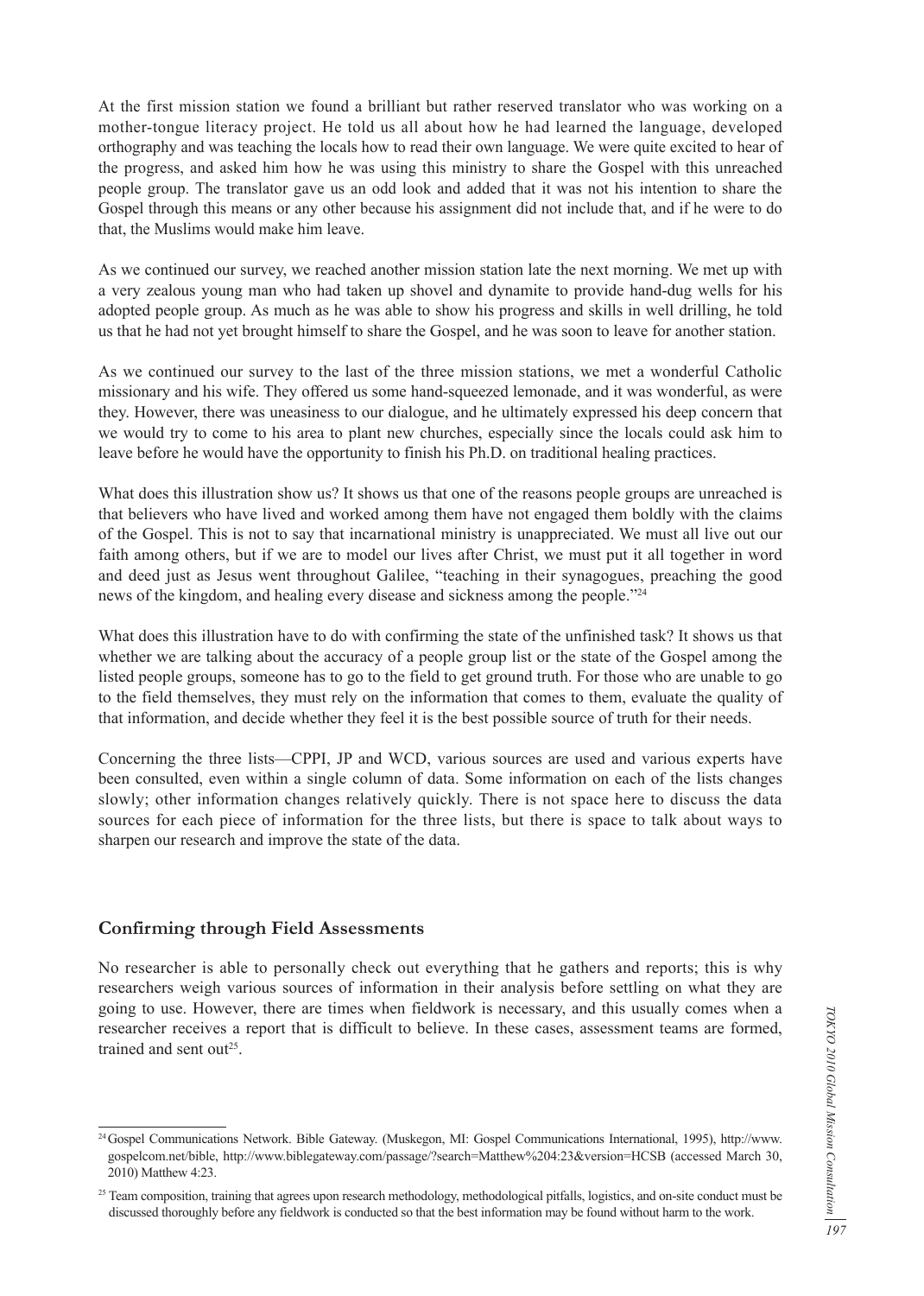We have all learned a great deal by doing field work in cooperation with other mission agencies and field workers. There have been Church Growth Strategy Studies, basecounts and surveys, and in recent years, CPM assessments. We learn a great deal about people groups in research projects such as these, and sometimes we learn a lot about ourselves. This kind of research helps to identify problems that exist as well as exciting breakthroughs that have occurred.

Field Assessments help us to see whether engagement reports are accurate; they help us to identify and understand fruitful practices; they help us to test our hypotheses before reaching conclusions, and they help us get to know great people that God is using in many hard places.

## **Confirming through Reporting**

For the most part, research improves as it is published and used. Another way of saying this is that data accuracy is often proportional to data usage. Someone who conducts a research project and sticks it in a drawer may satisfy himself, but if his research never sees the light of day and remains untested, it is unlikely to improve. On the other hand, someone who conducts a research project and sticks it out there for everyone to see may satisfy himself, but if the feedback generated by the posting is ignored, it is unlikely to improve.

Researchers not only post results to inform others; they post results to gather new and better information, often through direct feedback. Those who provide feedback expect researchers to listen to them, take their feedback seriously, respond in a timely way, and provide an explanation as to the usefulness of their feedback. If the feedback results in a change to the data, the list holder should let the person providing the feedback know when the change will be reported. If the feedback does not result in a change to the data, the list holder should let the person providing the feedback know why the feedback will not result in a change to his research report.

IMB welcomes feedback from those who use CPPI data. Observations and suggestions are needed to improve the CPPI. When feedback is received, it is acknowledged and referred to an IMB Global Research staff liaison who discusses the feedback with one or more IMB strategy research associates on the field. IMB prefers firsthand, well-documented information whenever possible. Since changes to CPPI data are not made at the level of the global office, all feedback is referred to field workers, and it is they who must make the change to the data using the web-based CPPI reporting tool. When feedback results in changes to the CPPI, changes are reflected on the peoplegroups.org website within one to eight weeks.

The Joshua Project makes every effort to respond to questions, comments and feedback within two working days. If changes to Joshua Project data are suggested, the suggestions are evaluated against other sources, most notably the Ethnologue, the World Christian Database, Operation China and other books from Asia Harvest, research materials published in Southeast Asia, refined census data for South Asia, other census data, CPPI data, field input and other web searches. In addition, they will often consult their main data editors, Patrick Johnstone and Omid. If requested changes can be justified, they change their in-house master files promptly. These changes are then reflected on the Joshua Project website within approximately two weeks depending on their web update cycle.

The World Christian Database generally relies more heavily on published sources of data and information than on field sources, and hence the major revision cycles are geared towards publications such as the UN's population revisions (every two years), the Ethnologue (printed every few years), Bible Society annual reports for new translations, and censuses as they become available. While the ISO for example is continually updating language codes online, WCD will generally wait until a new revision of the Ethnologue is printed before incorporating these new languages and codes. Similarly, until a new scripture translation has reached the UBS library and is published in their annual report it will generally not appear in WCD. That said, the sheer volume of new specialist books and other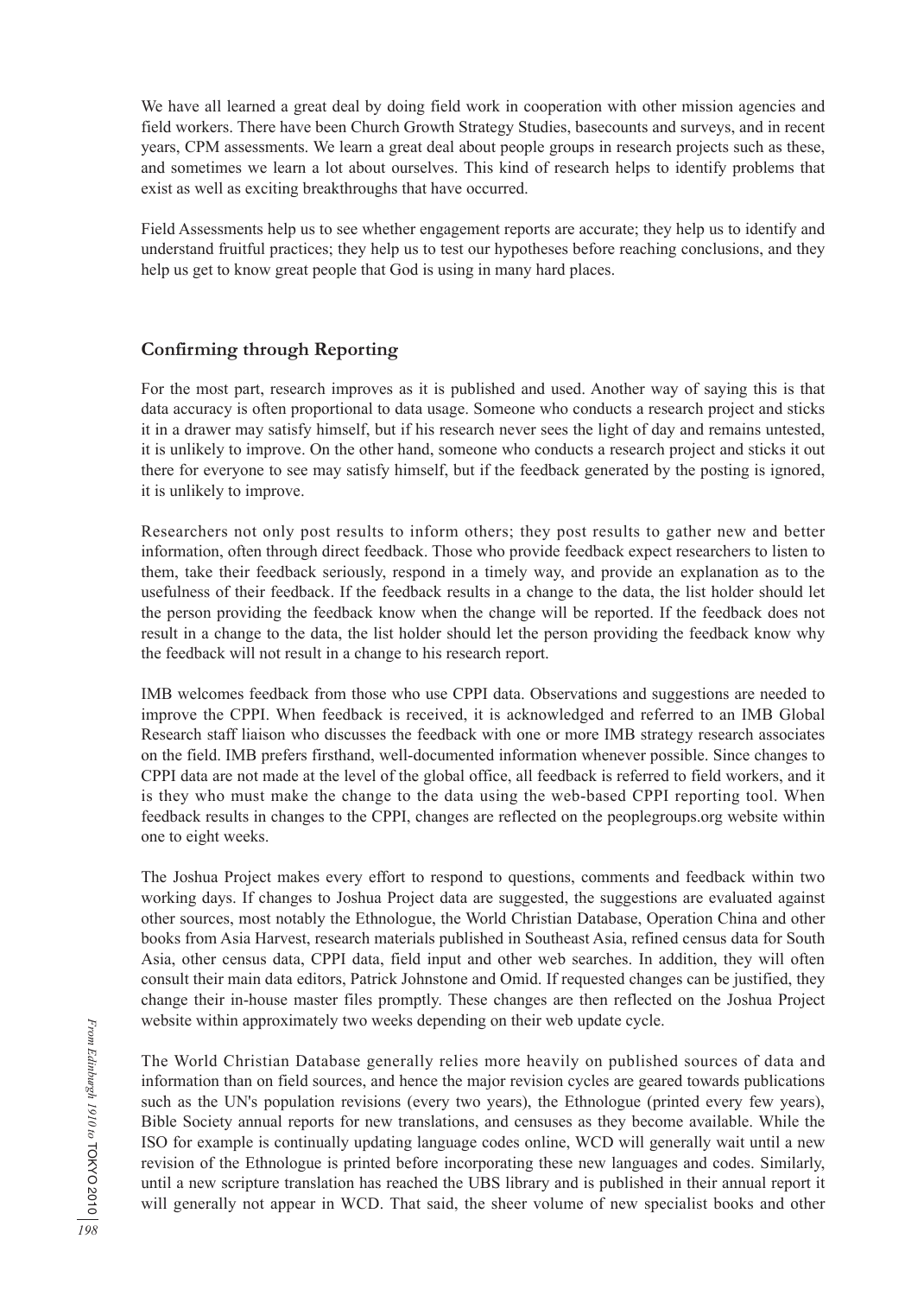publications appearing daily on all topics of relevance to world evangelization means that the database is being continually edited, and these edits are incorporated in WCD quarterly updates. Feedback from users is welcomed, particularly where it points to published material, and will be added in the context of this research cycle.

#### **Confirming through Virtual Conferencing**

With the advent of Skype, it is now convenient to conference with people all over the world almost effortlessly. One Global Network is utilizing this new tool to confirm the CPPI list and engagement information for people groups on the list, particularly those people groups upon which the Global Network is focusing—unengaged, unreached Muslim people groups that are 100,000 in population and larger. This list is called the 247 list since there were 247 on the list when the goal to engage these people groups was initiated.

One task force that is part of the Global Network works through a feedback facilitator who follows a process for list and engagement review. The basis of the review is the quarterly 247 list report that is securely posted on a portal for the Global Network research contacts and others. When the report is viewed, feedback is generated and directed to the feedback facilitator. This feedback does not result in immediate changes to either the list or the engagement report; instead, the feedback facilitator arranges a Skype meeting so that the feedback offered can receive first-hand review from frontline engagers; usually two or more the Global Network partners take part in a review.

The frontline engagers are the main voices solicited for these meetings. As Global Network partners provide names to the feedback facilitator of those who live in the country and/or among the people cluster to be reviewed, they are provided a spreadsheet for their review at least one month in advance of the Skype meeting. This gives them time to work through the list and edit what they see.

When the day of the meeting comes, the feedback facilitator begins the meeting and confirms that the people needed are in the "room." This includes the person responsible for CPPI edits (IMB), Global Research (IMB) and the feedback initiator and frontline engagers.

As the first pass is made through the part of the list under review, anyone can suggest the addition or deletion of people groups on the list. As this discussion takes place, the feedback facilitator notes consensus for changes to the list in the Skype chat window, which serves as a whiteboard that can be saved and distributed later. It is in this kind of environment that changes are made to the CPPI list or deferred until more research can be conducted.

The second pass through the list asks for confirmation of engagement teams on the ground. Sometimes, the frontline engagers will say that one of the people groups on the list is no longer engaged—a team was there last year, but they are no longer there. Sometimes they will confirm that a people group is engaged, and they will share more about what that team is doing. If a change to engagement status is to be recorded, consensus is needed within this group. When consensus is reached, it is noted on the virtual whiteboard.

When the second pass is finished, closing remarks are made and a follow-up meeting is scheduled for matters that have been deferred. After the meeting, the IMB field representative changes the CPPI for those items that have received consensus. Meeting notes, participant identities and locations, and identity of engagement teams remain confidential throughout the process.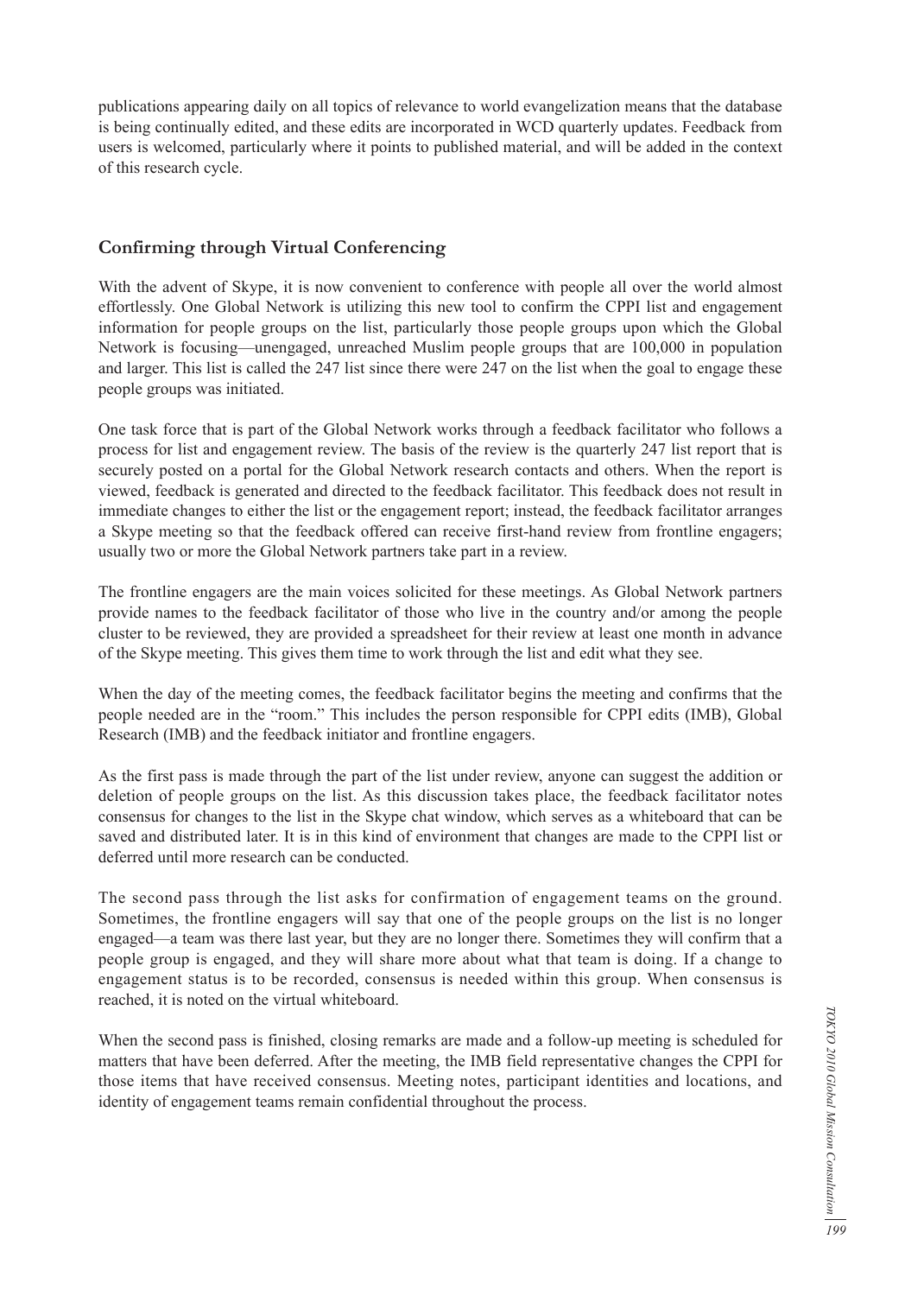## **Final Remarks**

Research demands our best. Our best is submitted to the greater glory of God. We stand on the shoulders of many researchers who have gone before us and given their lives to understanding the unfinished task.

Research, in its many forms, provides mission critical information to inform decision making so that our activity moves toward the mandate of the Great Commission. Our research must be focused and cooperative so that we can stay the course making sure that every nation is engaged, established in the Church, and part of the global harvest force.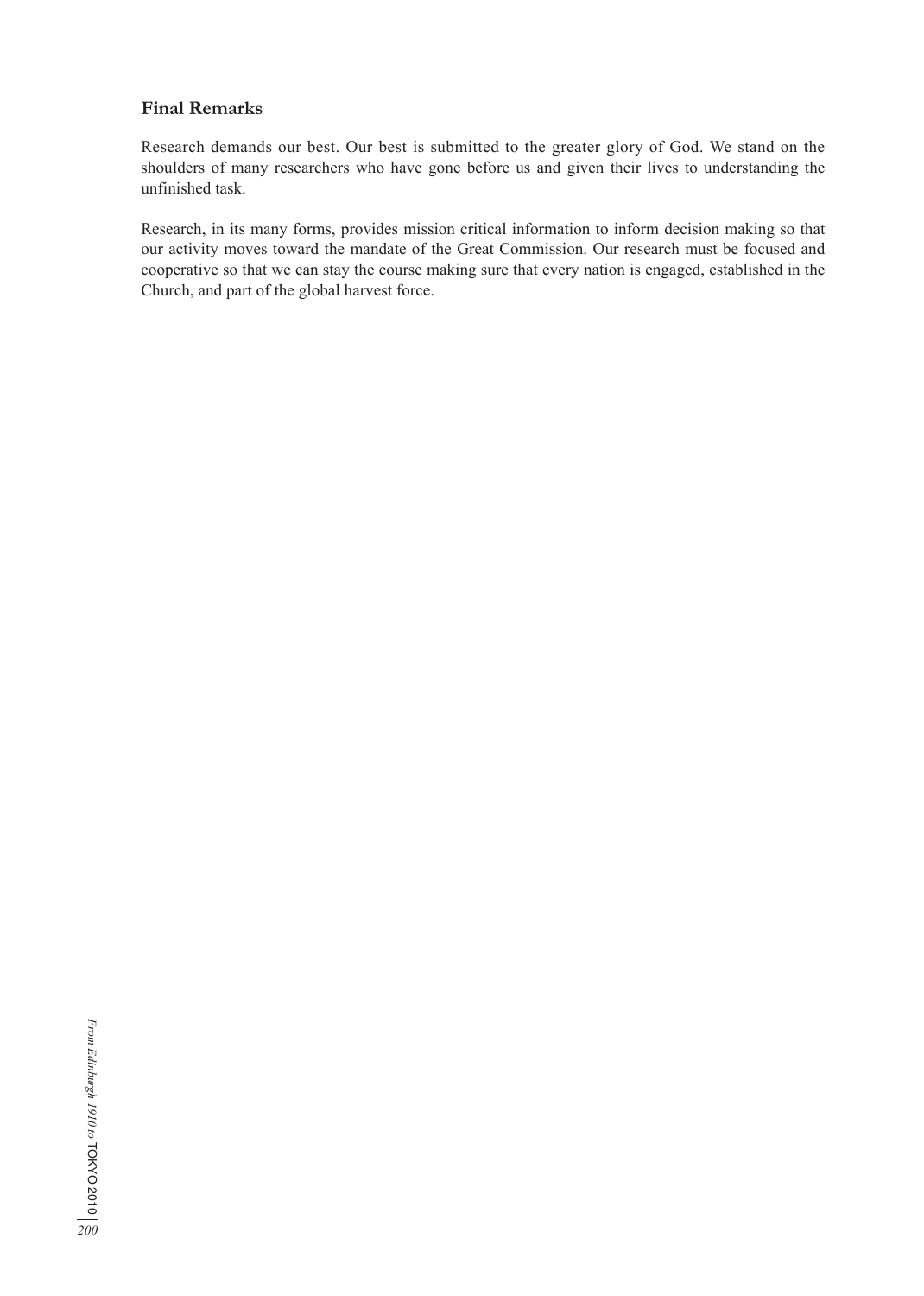## **Citations**

Baird, Annie L. A. Daybreak in Korea; a Tale of Transformation in the Far East. New York: Revell, 1909.

Barrett, David B., George Thomas Kurian, and Todd M. Johnson. World Christian Encyclopedia: a Comparative Survey of Churches and Religions in the Modern World. Oxford: Oxford University Press, 2001.

Cary, Otis. A History of Christianity in Japan. New York: F.H. Revell, 1909.

Clark, Francis E. The Continent of Opportunity; the South American Republics—Their History, Their Resources, Their Outlook. Together with a Traveller's Impressions of Present Day Conditions. New York: F.H. Revell Co., 1907.

Gairdner, W. H. T., and John Raleigh Mott. Echoes from Edinburgh, 1910. New York: F. H. Revell Company, 1910.

Gospel Communications Network. Bible gateway. Muskegon, MI: Gospel Communications International, 1995. http://www.gospelcom.net/bible.

Harvest Information System Website, http://www.harvestinformationsystem.info.

Holste, Scott and Jim Haney, "The Global Status of Evangelical Christianity: A Model for Assessing Priority People Groups," Mission Frontiers, January-February 2006, 8-13. http://www. missionfrontiers.org/pdf/2006/01/200601.htm (Accessed March 21, 2010)

Johnson, Todd M., Kenneth R. Ross, and Sandra S. K. Lee. Atlas of Global Christianity 1910- 2010. Edinburgh: Edinburgh University Press, 2009.

Johnson, Todd M. and Peter F. Crossing, "Which Peoples Need Priority Attention? Those with the Least Christian Resources," Mission Frontiers, January–February 2002, 16-23. http://www. missionfrontiers.org/pdf/2002/01/200201.htm (Accessed March 15, 2010)

-----. "Priority Peoples: A Customized Approach," Mission Frontiers, January-February 2005, 8- 14. http://www.missionfrontiers.org/pdf/2005/01/200501.htm (Accessed March 15, 2010)

Johnstone, Patrick "Affinity Blocs and People Clusters: An Approach toward Strategic Insight and Mission Partnership," Mission Frontiers, March-April 2007, 9. http://www.missionfrontiers.org/ pdf/2007/02/200702.htm (Accessed March 30, 2010)

Joshua Project Website, www.joshuaproject.net.

- Latimer, Robert Sloan. Under Three Tsars: Liberty of Conscience in Russia, 1856-1909. London: Morgan & Scott, 1909.
- Lewis, M. Paul. Ethnologue: Languages of the World. Dallas: SIL International, 2009. http://www.ethnologue.com/web.asp

Liverman, Jeff. "Unplowed Ground: Engaging the Unreached," in John Dudley Woodberry, From Seed to Fruit: Global Trends, Fruitful Practices, and Emerging Issues among Muslims. Pasadena, Calif: William Carey Library, 2008, 23.

Long, Justin. "Which Peoples Need Priority Attention? Seeking Agreement on the 'Core of the Core,'"